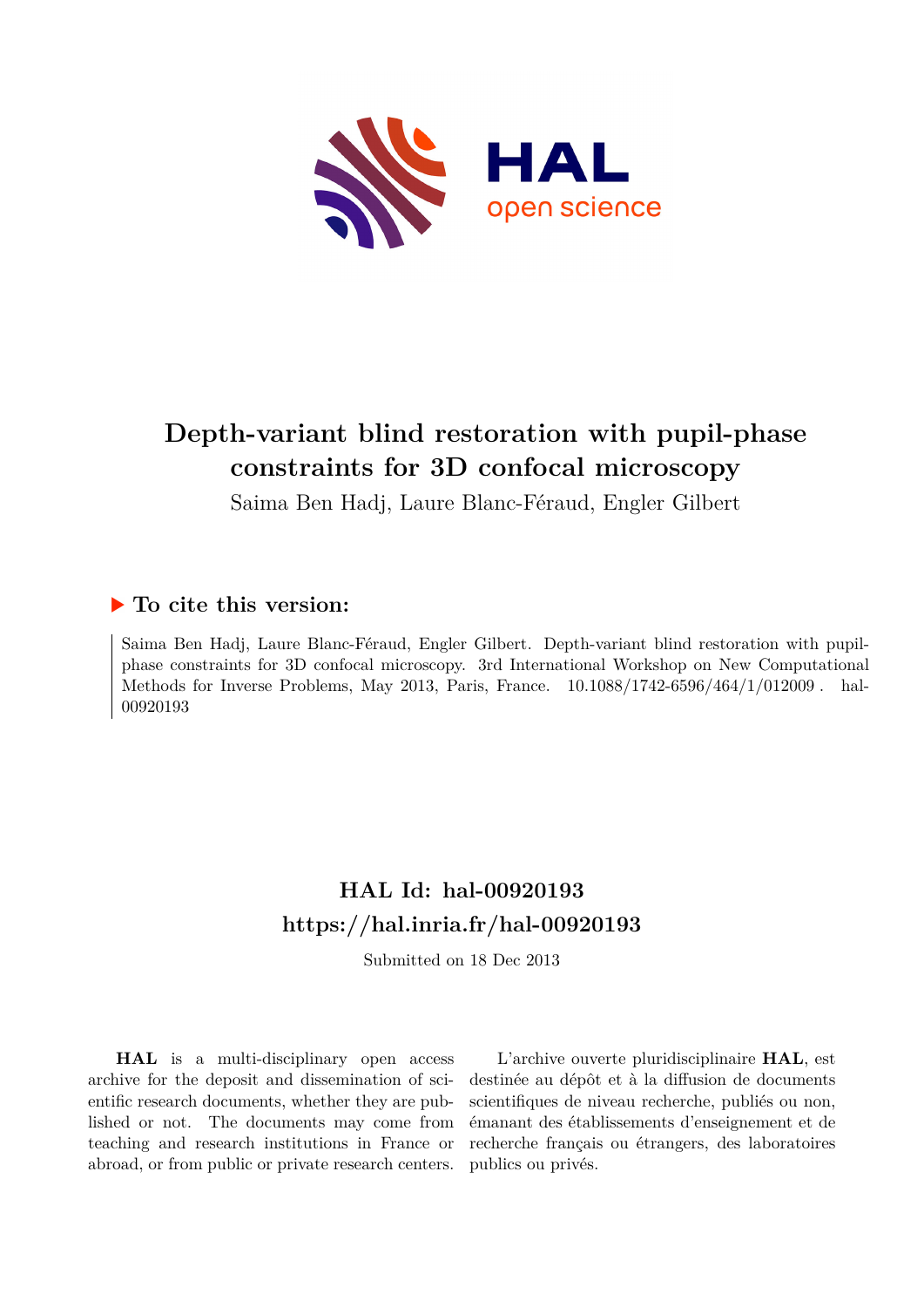## Depth-variant blind restoration with pupil-phase constraints for 3D confocal microscopy

Saima Ben Hadj <sup>1</sup>, Laure Blanc-Féraud <sup>1</sup>, and Gilbert Engler <sup>2</sup>

 $1$  Morphème research group - I3S/INRIA/CNRS/IBV/UNS, 2000, route des Lucioles, 06903 Sophia Antipolis Cedex, France  $^{\rm 2}$ Unit IBSV, INRA, 06903<br> Sophia Antipolis, France

E-mail: Saima.Ben Hadj@inria.fr, Laure.Blanc Feraud@inria.fr, Gilbert.Engler@sophia.inra.fr

Abstract. Three-dimensional images of confocal laser scanning microscopy suffer from a depth-variant blur, due to refractive index mismatch between the different mediums composing the system as well as the specimen, leading to optical aberrations. Our goal is to develop an image restoration method for 3D confocal microscopy taking into account the blur variation with depth. The difficulty is that optical aberrations depend on the refractive index of the biological specimen. The depth-variant blur function or the Point Spread Function (PSF) is thus different for each observation. A blind or semi-blind restoration method needs to be developed for this system. For that purpose, we use a previously developed algorithm for the joint estimation of the specimen function (original image) and the 3D PSF, the continuously depth-variant PSF is approximated by a convex combination of a set of space-invariant PSFs taken at different depths. We propose to add to that algorithm a pupil-phase constraint for the PSF estimation, given by the the optical instrument geometry. We thus define a blind estimation algorithm by minimizing a regularized criterion in which we integrate the Gerchberg-Saxton algorithm allowing to include these physical constraints. We show the efficiency of this method relying on some numerical tests.

#### 1. Introduction

Confocal laser scanning microscopy allows to observe in three dimensions (3D) biological living specimens, at a resolution of few hundred nanometers. However, 3D images coming from this system are mainly affected by two types of distortion: a depth-variant (DV) due to the refractive index variation between the different mediums composing the system as well as the specimen, and a Poisson noise due to the photon counting process at the sensor. The knowledge of the Point Spread Function (PSF) is crucial for the restoration of these images. Theoretical models for the 3D PSF computation were previously developed in the literature based on the geometrical optics. For example, we use the model described in [3, 5] for the simulation of blurred confocal microscopy images. Nevertheless, this model relies on the knowledge of some physical acquisition parameters which are inaccessible in practice such as the refractive index of the biological specimen. The estimation of the 3D DV PSF is an important problem which is highly under-determined.

In our previous work, we considered an approximation of the 3D DV PSF by a convex combination of a set of space-invariant (SI) PSFs taken at different depths [1]. A method for the joint estimation of the specimen function (the original image) and the 3D DV PSF is proposed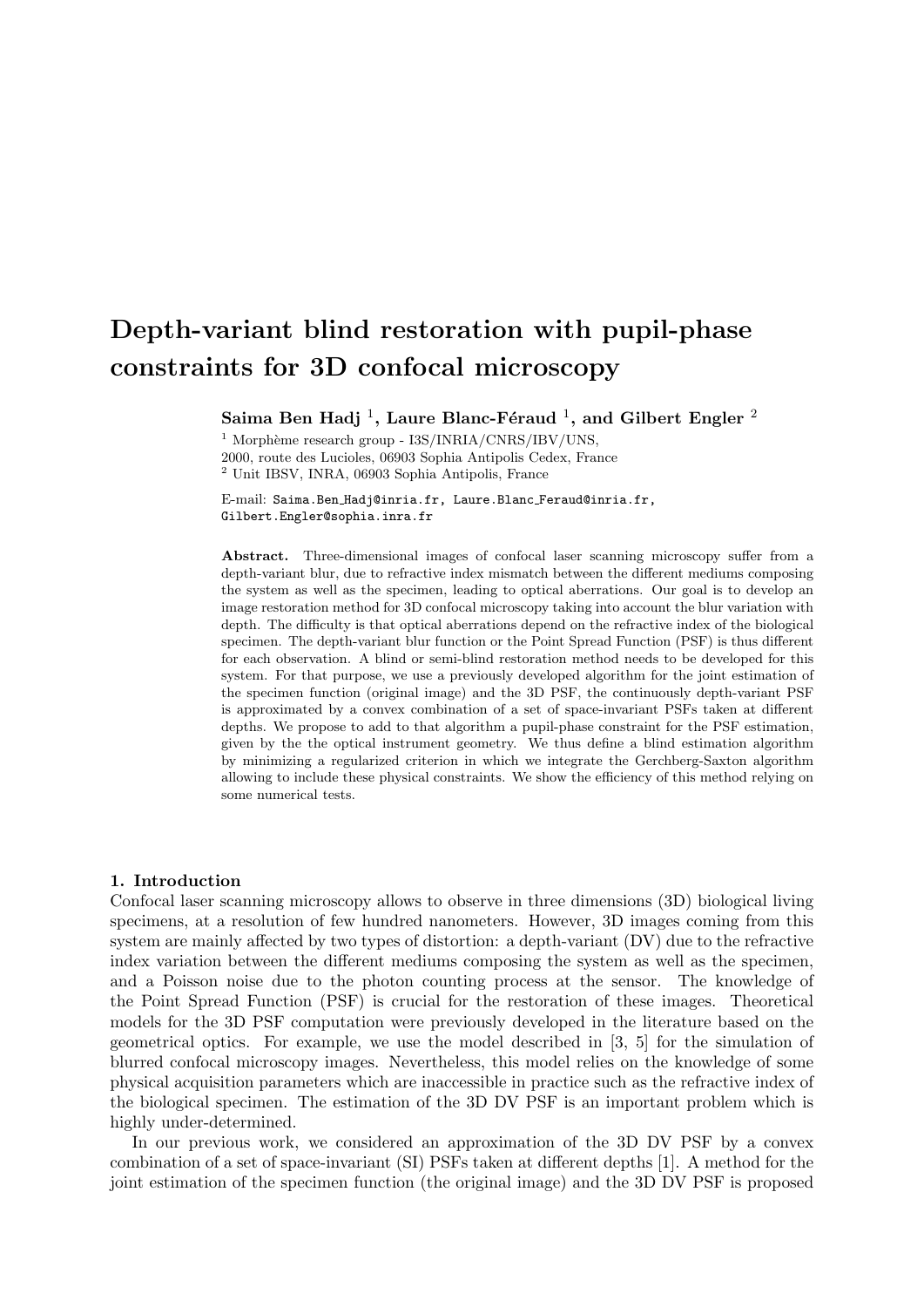in [1] and summarized in section 2.

In this article, we propose to add an additional constraint on the PSF coming from modeling the optical instruments. In fact, the PSF of confocal microscopy can be computed from the magnitude of a complex function known as the complex valued-amplitude PSF [3, 5]. The shape and the support of this complex function are given in the Fourier domain by the numerical aperture of the optical system (this latter is known since it is fixed by the system manufacturer) [5]. We propose to incorporate these constraints in the joint image and PSF estimation algorithm presented in [1]. For that, we use the Gerchberg-Saxton algorithm [4] which allows to impose these constraints on the PSF (i.e. constraints on the pupil phase).

This article is organized as follows : We first recall the DV PSF model and the joint estimation algorithm proposed in [1]. We then describe the constraints to be imposed on the estimated PSF, arising from the optic modeling. We present the proposed algorithm for incorporating these constraints in the estimation algorithm. We finally present some numerical results showing the interest of these constraints.

#### 2. Joint image and PSF estimation algorithm

Let  $f, g: \mathcal{I} \subset \mathbb{N}^3 \to \mathbb{R}^+$  be two functions denoting respectively the original and the degraded discrete 3D images  $(\mathcal{I}$  being the image support). The forward degradation model is given by the following Poisson statistics:  $g \sim \mathcal{P}(\widetilde{H}(f) + b_g)$  where  $b_g > 0$  is a strictly positive constant modeling the background noise, coming from the specimen auto-fluorescence or light scattering.  $b_q$  is assumed to be known since it can be estimated from a dark region which does not contain the object. The DV blur operator  $\widetilde{H}$  can be modeled as follows [1]:  $\widetilde{H}(f) = \sum_{1 \leq i \leq M}$  $h_i * (\psi_i.f)$  where

 $h_i$ ,  $i = 1, ..., M$  is a set of SI PSFs taken at different depths and  $\psi_i : \mathcal{I} \to [0, 1], i = 1, ..., M$ is a set of weighting functions such that  $\sum$  $1\leq i \leq M$  $\psi_i(x, y, z) = 1, \forall (x, y, z) \in \mathcal{I}$ . The choice of

these weighting functions is discussed in [3] where it is shown that piecewise-linear functions are sufficient to obtain a good restoration. We thus consider that  $\psi_i(x, y, z)$  are varying along  $(OZ)$ axis and constant along  $(OX)$  and  $(OY)$  axis. For fixed weighting functions, the image and the PSFs can be estimated by minimizing the following criterion [1]:

$$
J(f, h1, ..., hM) = \sum_{(x,y,z)\in\mathcal{I}} \left[ \widetilde{H}(f)(x,y,z) - g(x,y,z) \log \left( \widetilde{H}(f)(x,y,z) + b_g \right) \right] + \alpha \|\nabla f\|_1 + \sum_{1 \le i \le M} \beta_i \|\nabla h_i\|_2^2
$$
 (1)

The first term is the data fidelity term arising from the Poisson statistic. The second term defines the total variation for the image smoothing while preserving edges. The last term promotes regular and spread PSFs in order to capture all the blur of the observed image in the PSF.  $\alpha$  and  $\beta_i$ ,  $i = 1, ..., M$  are regularization parameters. We define the set of admissible images as follows:  $C_f = \{f; f \geq 0; ||f||_1 = ||g - b_g||_1\}$  and the set of admissible PSFs as follows:  $C_h = \{h; h \geq 0; ||h||_1 = 1; supp(h) \subset B\}, B \subset \mathcal{I}$  being the PSF support. The joint image and PSF estimation can be performed as in [1] by alternatively minimizing the criterion (1) w.r.t  $f$ and  $h_i, i = 1, ..., M$ , the constraints of  $C_f$  and  $C_h$  being involved using a fast scaled gradient projection (SGP) [2]:

- (i) Object estimation using SGP [2]:  $\hat{f}^{(k+1)} = \arg \min$  $f \in C_f$ J  $\left(f, \hat{h}^{1^{(k)}}, ..., h^{M^{(k)}}\right)$
- (ii) PSF estimation using SGP [2]: For  $i = 1, ..., M, \hat{h}_i$  $\binom{k+1}{ }$  = arg min  $h_i \in C_h$ J  $\left(\hat{f}^{(k+1)}, \hat{h_1}^{(k)}, h_i, ..., h^{\hat{M}}^{(k)}\right)$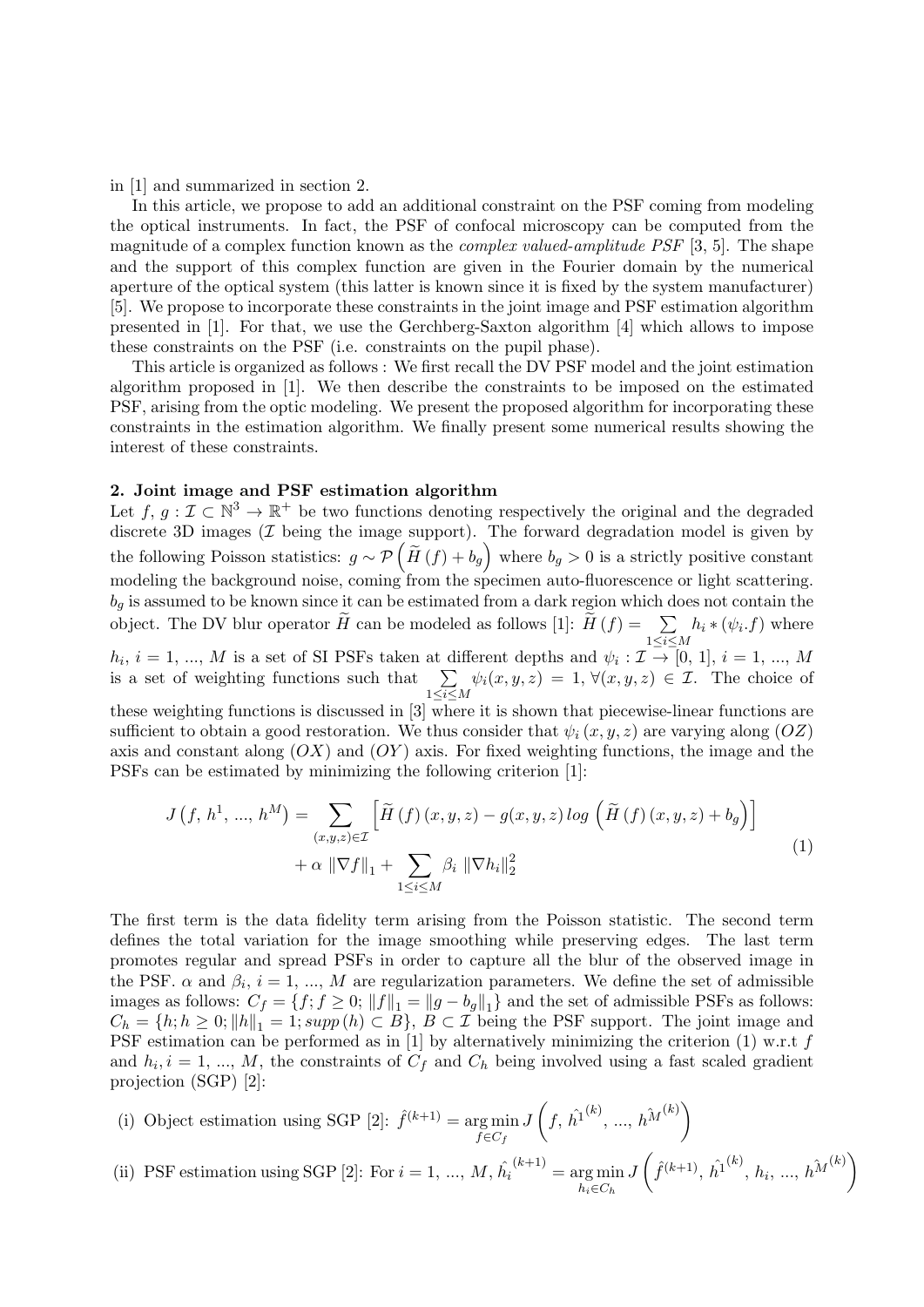It is worth stressing that the minimized criterion is non-convex w.r.t all the variables  $(f, h^1, ..., h^M)$  but it is convex w.r.t. each of the variables separately. Thus the proposed algorithm seeks for a local minimum which depends on the PSF initialization. In our tests, the PSFs are initialized from the theoretical PSF model that we present in the following section by setting approximately its physical parameters (namely the refractive index of the immersion medium and the sample).

#### 3. Pupil phase constraints for the PSF estimation

Since the problem of blind restoration is under-determined, it is important to inject as much information as possible on the unknown variables. In particular, the PSF comes from modeling the optical instrument and can be written as follows [3, 5]:

$$
h_i(x, y, z) = |h_{Ai}(x, y, z)|^4
$$
\n(2)

where  $h_{Ai}$  is a complex function  $h_{Ai}(x, y, z) \in \mathbb{C}$  called *complex valued-amplitude PSF* or coherent PSF. In that model, excitation and emission wavelengths are assumed to be sufficiently close in such a way that their associated coherent PSFs could be considered of the same magnitude. Moreover, the pinhole diameter is assumed to be sufficiently small in such a way that it could be modeled by a Dirac distribution and thus does not appear in the PSF model (2). Furthermore, we have :

$$
h_{Ai}(x, y, z) = TF_{2D}^{-1} (P_i (k_x, k_y, z))
$$
\n(3)

where  $P_i(k_x, k_y, z) \in \mathbb{C}$  is the 2D pupil function computed for each Z-slice,  $TF_{2D}^{-1}$  is the 2D inverse Fourier transform, and  $k_x, k_y$  are the 2D frequency coordinates. This pupil function can be decomposed into two terms:

$$
P_i(k_x, k_y, z) = P_{ai}(k_x, k_y) P_d(k_x, k_y, z)
$$
\n(4)

The term  $P_d(k_x, k_y, z)$  models the defocus of the optical instruments and is assumed to be known since it is given by the system physical parameters [5]. The term  $P_{ai}(k_x, k_y) \in \mathbb{C}$  models the aberrations affecting the wavefront when traveling through the different system mediums. It is unknown since it is related to the biological specimen. Note that the aberration term does not depend on the z coordinate while the defocus term depends on that coordinate, which allows us to introduce constraints on the PSF in the Fourier domain. The support  $C$  of the aberration term is a disk of radius given by the numerical aperture  $(NA)$  of the microscope:  $C = \{(k_x, k_y) \in \mathbb{N}^2; \sqrt{k_x^2 + k_y^2} < \frac{2\pi}{\lambda} NA\}$ . This model allows us to impose additional constraints on the PSF (shape and support).

#### 4. Blind restoration with pupil phase constraints

To take into account the constraints given in section 3, we add to the previous algorithm (section 2) an additional step allowing to estimate the complex function  $h_{Ai}$ , by estimating in the Fourier domain the aberration term  $P_{ai}$ , the defocus term  $P_d$  is fixed by the acquisition system. In order to estimate the term  $P_{ai}$  from the PSF  $h_i$ , we propose to use the Gerchberg-Saxton algorithm which was successfully applied in [4] to wide field microscopy. The global estimation algorithm is the following,  $k$  being the iteration counter:

- (i) Object estimation using SGP algorithm [2]:  $\hat{f}^{(k+1)} = \arg \min$  $f \in C_f$ J  $\left(f, \hat{h}^{1^{(k)}}, ..., h^{M^{(k)}}\right)$
- (ii) PSF estimation: For  $i = 1, ..., M$ , iterate the following steps: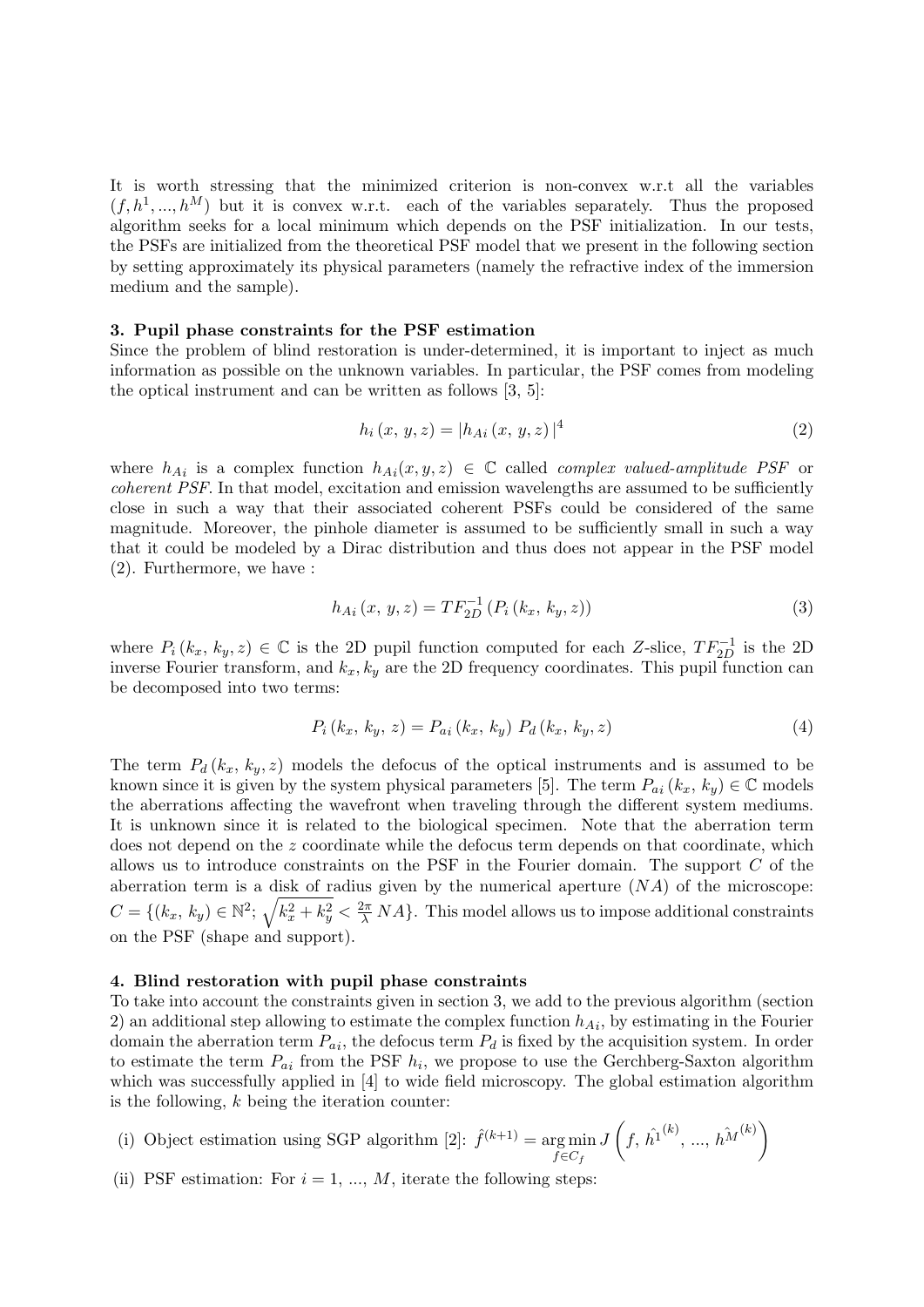- (a) Estimation of the PSF using SGP [2]:  $\hat{h}_i$  $\binom{k+1}{ }$  = arg min  $h_i \in C_h$ J  $\left(\hat{f}^{(k+1)}, \hat{h}^{1^{(k)}}, h_i, ..., h^{\hat{M}^{(k)}}\right)$
- (b) Estimation of the aberration term  $P_{ai}^{(k+1)}$  from the PSF  $\hat{h_i}^{(k+1)}$  using the Gerchberg-Saxton algorithm as described below.
- (c) Compute the new PSF:  $\hat{h_i}^{(k+1)}(x, y, z) = |TF_{2D}^{-1}|$  $\left( P_d (k_x, k_y, z) P_{a_i}^{(k+1)} (k_x, k_y) \right) |^4$

Gerchberg-Saxton algorithm [4] allows the estimation of  $P_{a_i}^{(k+1)}$  $i^{(k+1)}$  by alternating constraints in the spatial domain (magnitude of  $h_{Ai}$  given by  $h_i$ ) and in the frequency domain (the shape of  $h_{Ai}$  and the support of  $P_{ai}$  given by C) as follows:

- (i) For each z-slice compute  $h_{Ai}^{(k+1)}(x, y, z) = TF_{2D}^{-1}$  $\left( P_d \left( k_x, k_y, z \right) . P_{ai}^{\ \ (k)} \left( k_x, k_y \right) \right)$
- (ii) Replace the module of  $h_{Ai}^{(k+1)}$  by  $\sqrt[4]{\hat{h}_i}$  $(k+1)$
- (iii) For each z-slice compute  $P_{aiz}^{(k+1)}(k_x, k_y) = TF_{2D}(h_{Ai}^{(k+1)}(x, y, z)) P_d^{-1}(k_x, k_y, z),$ then compute  $P_{ai}^{(k+1)}$  as the average of these estimated aberration terms for different z-slices.
- (iv) Project  $P_{ai}^{(k+1)}$  in the set of function having their support included in  $C = \{(k_x, k_y) \in$  $\mathbb{N}^2$ ;  $\sqrt{k_x^2 + k_y^2} < \frac{2\pi}{\lambda} NA$ .

The convergence of the Gerchberg-Saxton was proved in [7]. The convergence of the proposed minimization algorithm under a set of constraints to a local minimum of J will be the goal of our future work. Numerical results show however a good behavior of such an estimation scheme.

#### 5. Numerical experiments

We numerically generated a 3D image of a bead shell of thickness 400 nm and of internal diameter of  $5 \mu m$ . The image size is of  $140 \times 140 \times 70$  voxels, the voxel size being  $50 \, nm$  along  $(Y, Y)$  axis of  $5 \mu m$ . The image size is of  $140 \times 140 \times 70$  voxels, the voxel size being  $50 \, nm$  along  $(Y, Y)$  axis and 140 nm along Z axis. An  $(Y, Z)$  slice of that image is shown in figure 1 (b). We degraded this image by a DV blur (for each z-slice, we used a new 3D PSF calculated by the model described in [3, 5]) and a Poisson noise, the background noise is set to  $b_g = 10^{-4}$  (see figure 1 (a)). Note that a high value of the background constant decreases the signal to noise ratio. We then restored this image using a combination of 3 PSFs. The regularization parameters are set by try/error as follows:  $\alpha = 10^{-3}$ ,  $\beta_1 = 4.10^4$ ,  $\beta_2 = 5.10^5$ ,  $\beta_3 = 5.10^5$ . The automatic estimation of these parameters will be the goal of our future work [8]. The comparison of the estimated image and one of 3 PSFs (figures 1 (c) and (f)) with those obtained by an algorithm without the pupil phase constraint [1] (figures 1 (d) and (g)) and comparison with the true image and PSF (see figures 1 (a) and (e)) show the advantage of the proposed approach. Our method allows to constrain the shape of the PSF. Note that the lobe of the original PSF is shifted from its central plane due to spherical aberration effects (see figure 1 (e)). Nevertheless, the estimated PSFs (figures 1  $(f)$  and  $(g)$ ) are centered because this shift is actually not estimated by the proposed method, even when considering the pupil phase constraints. An interesting future work is to estimate the PSF shift by introducing a strong constraint about this parameter. For example, one can obtain an information about the true object position (i.e. an information about the shift parameter) from a diffractive tomography microscopy system which can be coupled with the confocal microscopy system [9].